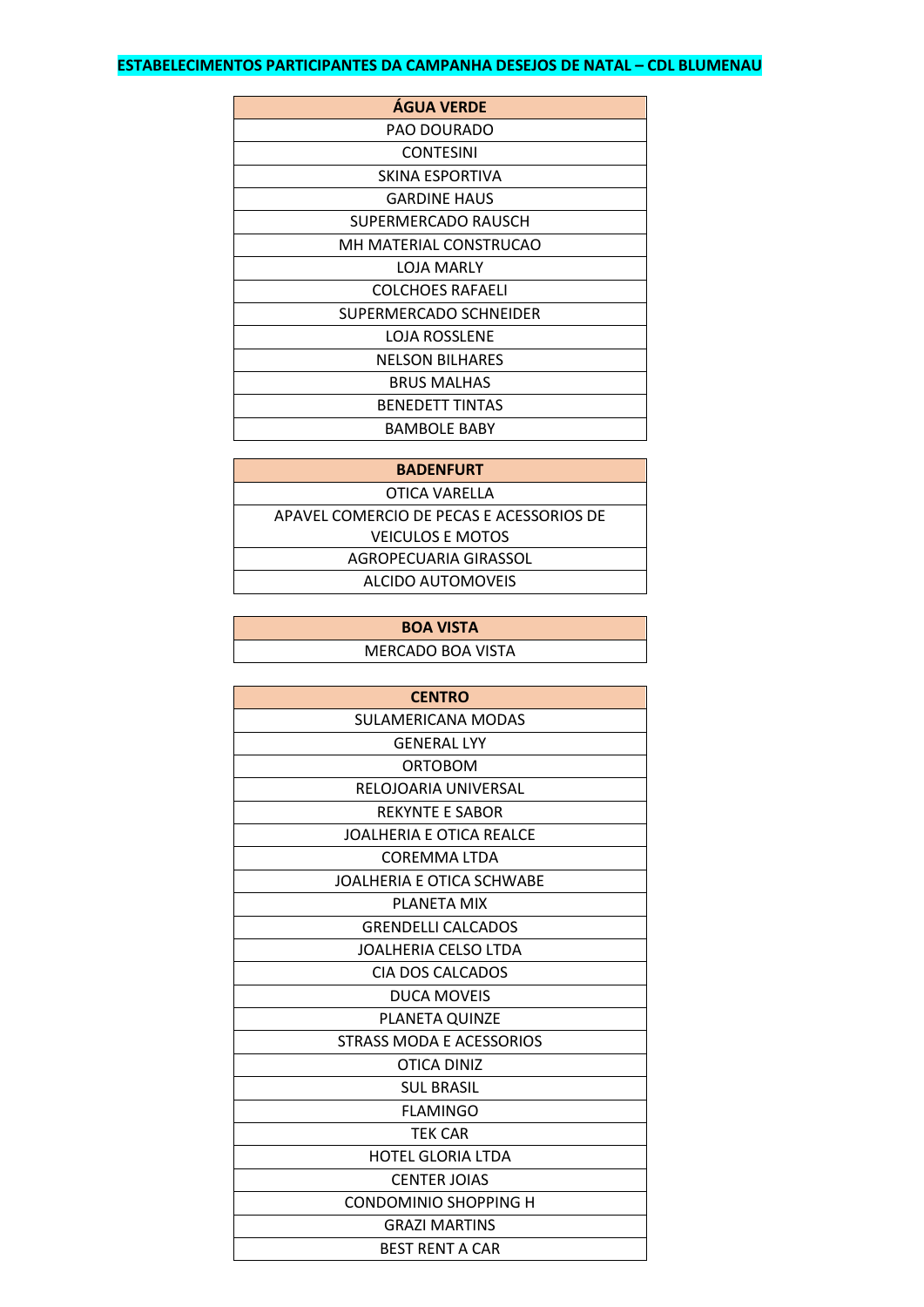| <b>KOERICH MAGAZINE</b><br><b>PADEIRITO</b><br>ANJOS COLCHOES<br>RELOJOARIA ONIX<br><b>OPTICA HEUSI</b><br><b>AUTHENTIKA JOIAS</b><br><b>CASA ROSADA</b><br>OTICA SCUSSEL<br>INTER DESIGN MOVEIS E DECORACOES<br><b>BORRACHARIA 7</b><br><b>FLORIANO CALCADOS E CONFECCOES</b><br><b>VOGUE CONCEPT</b><br>PORTOBELLO SHOP<br>PAPELARIA BLUMENAU<br>JANFER<br><b>CORREA COUROS</b><br>PALMEIRA CACAU<br><b>NM VIDROS</b><br><b>OPTICA ERNESTO LUCCHESI</b><br>MARIA TEREZA MODA MULHER<br><b>FOTORAMA EXPRESS</b><br><b>OPTICA ALEXANDRE</b><br>LA BELLA DONNA<br><b>COLCHOES ORTOBOM</b><br>CIA DO HOMEM<br><b>MUSICAL SYSTEMS</b><br>LOOK OPTICA | <b>OTICA BAIER</b> |
|---------------------------------------------------------------------------------------------------------------------------------------------------------------------------------------------------------------------------------------------------------------------------------------------------------------------------------------------------------------------------------------------------------------------------------------------------------------------------------------------------------------------------------------------------------------------------------------------------------------------------------------------------|--------------------|
|                                                                                                                                                                                                                                                                                                                                                                                                                                                                                                                                                                                                                                                   |                    |
|                                                                                                                                                                                                                                                                                                                                                                                                                                                                                                                                                                                                                                                   |                    |
|                                                                                                                                                                                                                                                                                                                                                                                                                                                                                                                                                                                                                                                   |                    |
|                                                                                                                                                                                                                                                                                                                                                                                                                                                                                                                                                                                                                                                   |                    |
|                                                                                                                                                                                                                                                                                                                                                                                                                                                                                                                                                                                                                                                   |                    |
|                                                                                                                                                                                                                                                                                                                                                                                                                                                                                                                                                                                                                                                   |                    |
|                                                                                                                                                                                                                                                                                                                                                                                                                                                                                                                                                                                                                                                   |                    |
|                                                                                                                                                                                                                                                                                                                                                                                                                                                                                                                                                                                                                                                   |                    |
|                                                                                                                                                                                                                                                                                                                                                                                                                                                                                                                                                                                                                                                   |                    |
|                                                                                                                                                                                                                                                                                                                                                                                                                                                                                                                                                                                                                                                   |                    |
|                                                                                                                                                                                                                                                                                                                                                                                                                                                                                                                                                                                                                                                   |                    |
|                                                                                                                                                                                                                                                                                                                                                                                                                                                                                                                                                                                                                                                   |                    |
|                                                                                                                                                                                                                                                                                                                                                                                                                                                                                                                                                                                                                                                   |                    |
|                                                                                                                                                                                                                                                                                                                                                                                                                                                                                                                                                                                                                                                   |                    |
|                                                                                                                                                                                                                                                                                                                                                                                                                                                                                                                                                                                                                                                   |                    |
|                                                                                                                                                                                                                                                                                                                                                                                                                                                                                                                                                                                                                                                   |                    |
|                                                                                                                                                                                                                                                                                                                                                                                                                                                                                                                                                                                                                                                   |                    |
|                                                                                                                                                                                                                                                                                                                                                                                                                                                                                                                                                                                                                                                   |                    |
|                                                                                                                                                                                                                                                                                                                                                                                                                                                                                                                                                                                                                                                   |                    |
|                                                                                                                                                                                                                                                                                                                                                                                                                                                                                                                                                                                                                                                   |                    |
|                                                                                                                                                                                                                                                                                                                                                                                                                                                                                                                                                                                                                                                   |                    |
|                                                                                                                                                                                                                                                                                                                                                                                                                                                                                                                                                                                                                                                   |                    |
|                                                                                                                                                                                                                                                                                                                                                                                                                                                                                                                                                                                                                                                   |                    |
|                                                                                                                                                                                                                                                                                                                                                                                                                                                                                                                                                                                                                                                   |                    |
|                                                                                                                                                                                                                                                                                                                                                                                                                                                                                                                                                                                                                                                   |                    |
|                                                                                                                                                                                                                                                                                                                                                                                                                                                                                                                                                                                                                                                   |                    |
|                                                                                                                                                                                                                                                                                                                                                                                                                                                                                                                                                                                                                                                   |                    |

| <b>ESCOLA AGRICOLA</b>         |
|--------------------------------|
| <b>LOJA HAVEROTH</b>           |
| <b>MERCADO VERDI</b>           |
| MERCADO EVARISTO               |
| RELOJOARIA E OPTICA VITRINE    |
| <b>DECORATY</b>                |
| ASTROTECH DISTRIBUIDORA        |
| PAULO ROBERTO FORBECI COMERCIO |
| <b>CONSTRUCON</b>              |

| <b>FIDELIS</b>       |  |
|----------------------|--|
| SUPERMERCADO DO ZECA |  |

| <b>FORTALEZA</b>                      |
|---------------------------------------|
| <b>FORTALEZA DOS COLCHOES</b>         |
| <b>GARTIL AVIAMENTOS</b>              |
| <b>IVANOR CABELEIREIROS</b>           |
| OTICA FORTALEZA                       |
| <b>BLUFARBE</b>                       |
| SUPERMERCADO RAUSCH                   |
| <b>MOAS INFORMATICA</b>               |
| CONDOMINIO CENTRO COMERCIAL FORTALEZA |
| <b>ALICE MODAS</b>                    |
|                                       |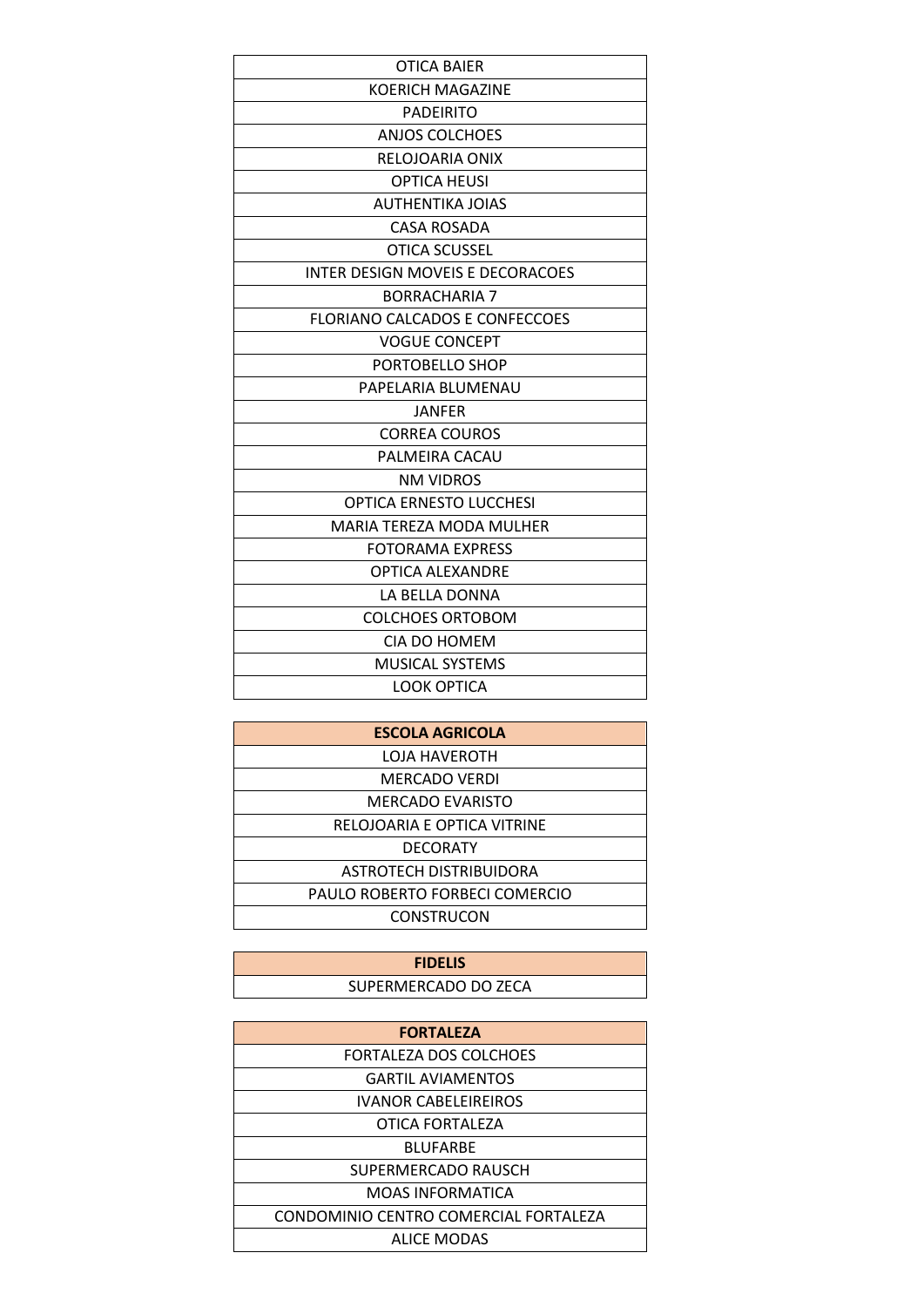## FORTALEZA PÃES E DOCES **BLUFUSOS**

| <b>GARCIA</b>                     |
|-----------------------------------|
| RELOJOARIA TOMIO                  |
| COMERCIAL QUANTA COISA            |
| <b>FONTE VEICULOS</b>             |
| <b>POSTO BAILER II</b>            |
| DALRI PANIFICADORA                |
| TOP10 BARATO MANIA                |
| LA BELLE                          |
| SZ MATERIAIS DE CONSTRUCAO        |
| SAFIRA RELOJOARIA E OPTICA        |
| PADARIA E CONFEITARIA KI BAGUETTI |
| <b>CRISPIM CALCADOS</b>           |
| MADERPOLO                         |
| PERING MATERIAIS DE CONSTRUCAO    |
| <b>AGRO AVES</b>                  |
| <b>MK INFOCENTER</b>              |
| SUPERMERCADO HOSTINS              |
| <b>INSTALADORA ZACARIAS</b>       |
| AP MATERIAIS DE CONSTRUCAO        |
| <b>SABONETERIA</b>                |
| GARCIA PNEUS                      |
| ALFA MILITAR                      |

| <b>GLÓRIA</b>                               |
|---------------------------------------------|
| COMERCIAL TOMIO                             |
| MATERIAL DE CONSTRUCAO NOSSA SENHORA DA GLO |

| <b>ITOUPAVA CENTRAL</b>       |
|-------------------------------|
| SUPERMERCADO VOIGT            |
| LOJA ALFAIATARIA ROSEMANN     |
| PADARIA BUBLITZ               |
| MERCADO CAPRI                 |
| RELOJOARIA TRIBESS            |
| LOJA E CONFECCOES TREVO       |
| SUPERMERCADO HANES            |
| <b>LOJAS SENEM</b>            |
| <b>JOCLAMAR</b>               |
| CENTRAL DA MODA               |
| <b>KARBONE</b>                |
| AGRO AVES                     |
| D QUALITY MOVEIS E DECORACOES |
| SUPERMERCADO CENTRAL REDE TOP |
| <b>CENTRAL DOS CALCADOS</b>   |

| <b>ITOUPAVA NORTE</b>           |
|---------------------------------|
| RAZZURA MODAS                   |
| <b>MUKIFO DECORACOES</b>        |
| KEUNECKE FERRAGENS E FECHADURAS |
| AUDI                            |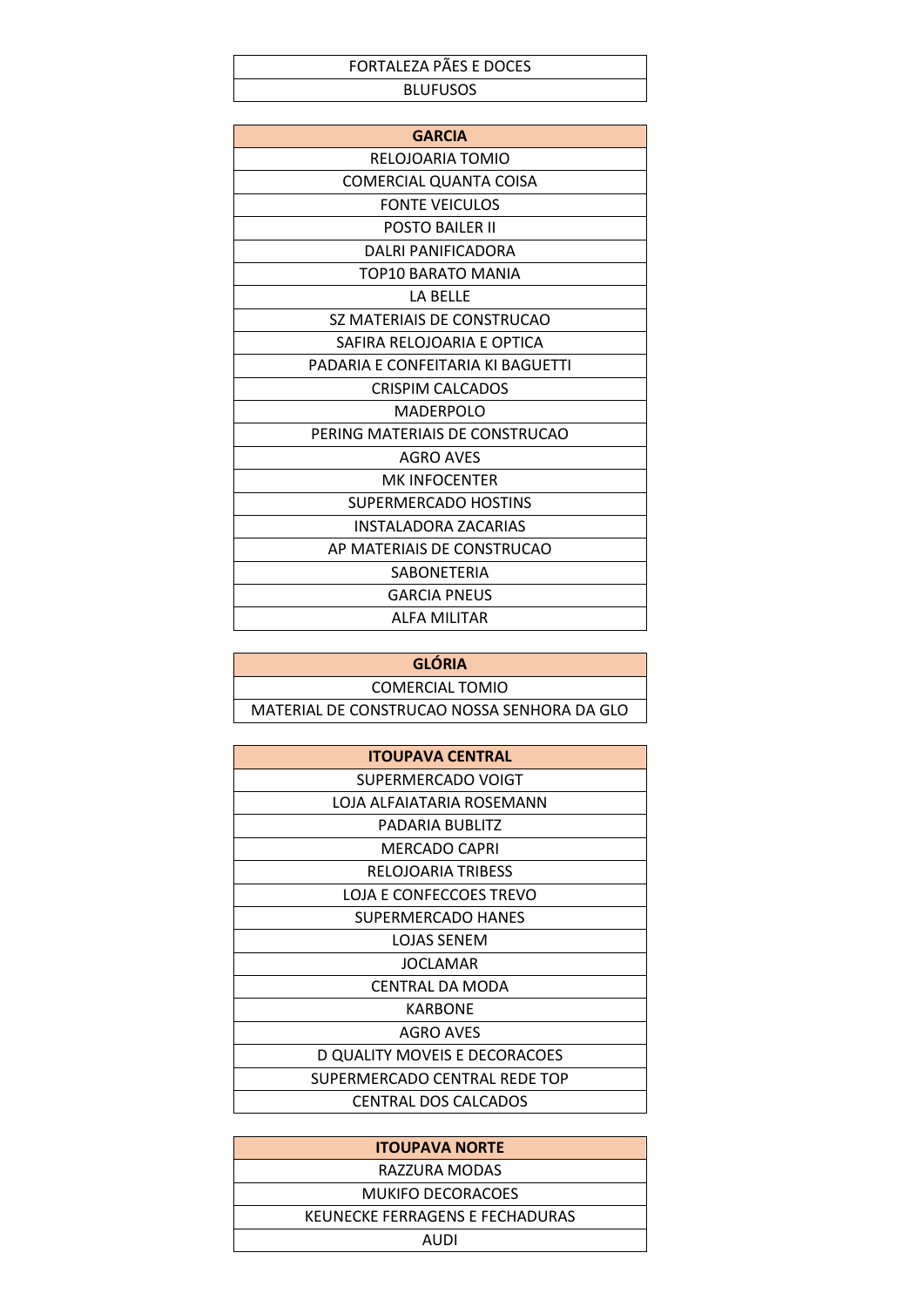| CANTINHO DAS NOIVAS                      |  |
|------------------------------------------|--|
| <b>TECIBOM</b>                           |  |
| ELETRICA ZATA                            |  |
| JZIMMERMANN POSTO DE COMBUSTIVEL         |  |
| TARPAN COMERCIO DE VEICULOS E PECAS LTDA |  |
| <b>CONSTRUCOLOR</b>                      |  |
| ELETRICA CORREA                          |  |
|                                          |  |

| <b>ITOUPAVA SECA</b>      |
|---------------------------|
| <b>BEM TE VI TINTAS</b>   |
| <b>BREITKOPF VEICULOS</b> |
| <b>THERAPIE</b>           |
| REFRIGERACAO MARTENDAL    |
| AUTO POSTO BELA JOIA      |
| <b>AGRO AVES</b>          |
| <b>JULICAR AUTO PECAS</b> |

| <b>ITOUPAVAZINHA</b>         |
|------------------------------|
| SUPER ITOUPAVAZINHA          |
| CASA ALTERNATIVA             |
| <b>MOTO TRACK</b>            |
| PANE DORO PANIFICADORA       |
| POSTO ITOUPAVAZINHA          |
| OPTICA VARELLA               |
| REWE MATERIAIS DE CONSTRUCAO |
| TUDO DEZ                     |
| MINI MERCADO HANES           |
| PROTECH                      |
| COMERCIAL GERMANICO          |
| <b>BLU SOLDAS</b>            |
| <b>OBEMOLAS</b>              |

| <b>JARDIM BLUMENAU</b> |
|------------------------|
| <b>MAISON MAINA</b>    |
| <b>MAINA BIS</b>       |

| <b>PASSO MANSO</b>           |
|------------------------------|
| MARI MODAS                   |
| R E R MODAS                  |
| JO MODAS                     |
| LOES MATERIAIS DE CONSTRUCAO |
| SUPERMERCADO WAN-DALL        |

| <b>PONTA AGUDA</b>  |
|---------------------|
| MERCADO PONTA AGUDA |
|                     |

| <b>PROGRESSO</b> |
|------------------|
| ARMAZEM MEDEIROS |
| LOJAO PROGRESSO  |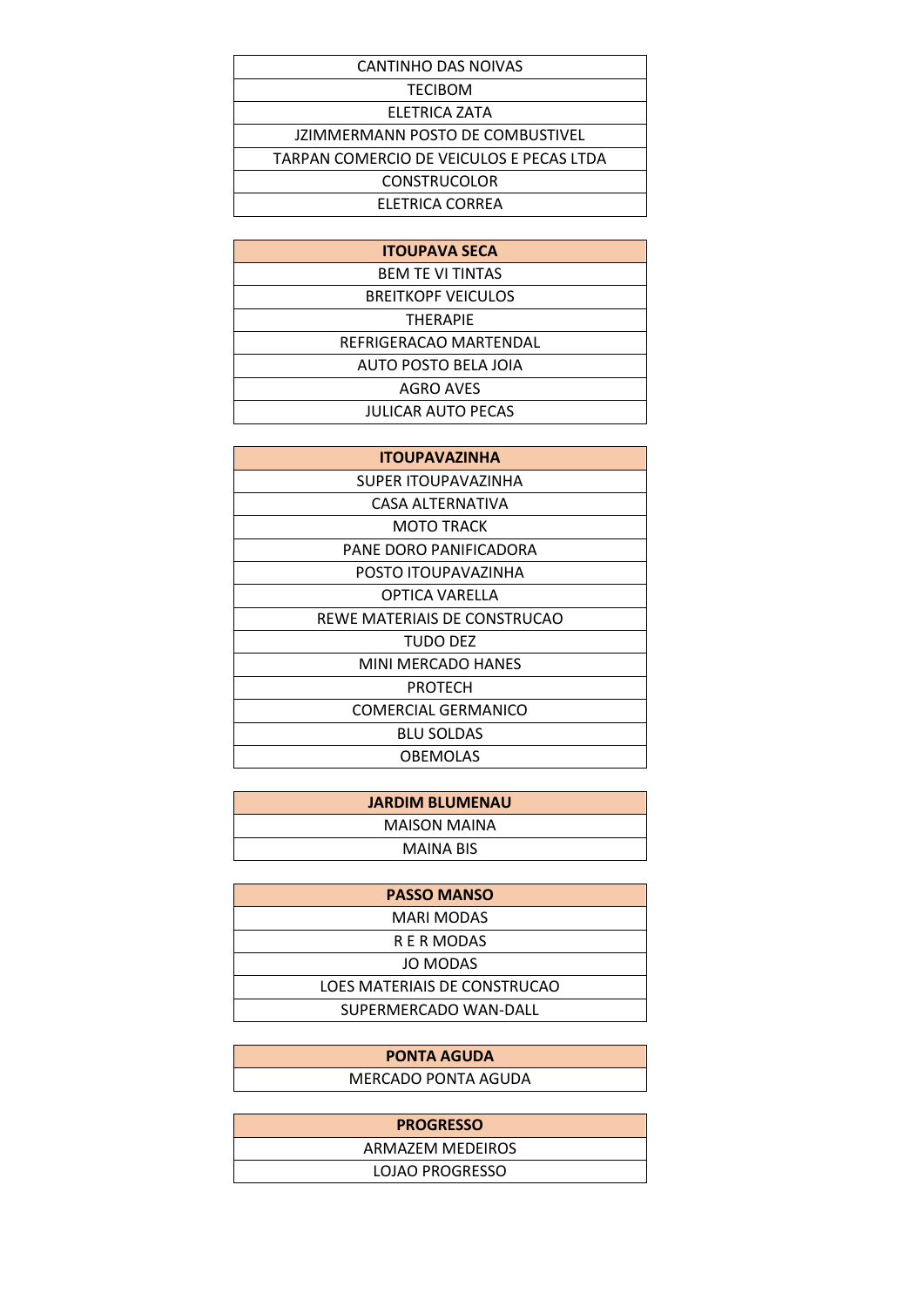| <b>SALTO DO NORTE</b>               |
|-------------------------------------|
| LA FIOLETA MODAS                    |
| MINI MERCADO JJB                    |
| SUPERMERCADO MOURA                  |
| REDE TOP SUPERMERCADOS              |
| LOJA MAREMAR                        |
| <b>ALMIRANTE AUTOMOVEIS</b>         |
| HIDRAUMEC EQUIPAMENTOS HIDRAULICOS  |
| AGRI-MILK                           |
| MERCADO GARCIA                      |
| ARMAZEM DA MODA                     |
| LULI INDUSTRIA COMERCIO E CONFECCAO |
| FARMACIA LUCERNA                    |
| AGRO AVES                           |
| VALE AUTO SHOPPING                  |
| MALHARIA CAMILA                     |

| <b>SALTO</b>         |
|----------------------|
| FLORICULTURA PARAISO |
| LOJAS DAGNONI        |
| REINO DO CRISTAL     |

| <b>TESTO SALTO</b>       |  |
|--------------------------|--|
| <b>MERCADO SCHNEIDER</b> |  |

| <b>TRIBESS</b>            |
|---------------------------|
| <b>AUTO POSTO TRIBESS</b> |
| SUPERMERCADO HANES        |
| LOJA ESPINDOLA            |

| <b>VALPARAISO</b> |
|-------------------|
| POSTO QUINZE      |
| MECANICA JWR      |

| <b>VELHA</b>                      |
|-----------------------------------|
| MERCADO ACOUGUE RUTTMANN          |
| ROSE HELENA MODA MULHER           |
| J. MARTINS MAQUINAS               |
| PANOTEX DECORACOES                |
| <b>HIDROBLU</b>                   |
| BERTHA CONFEITARIA                |
| QUANTA COISA                      |
| <b>RECONFRIO</b>                  |
| CASA JAIR MATERIAIS DE CONSTRUCAO |
| <b>AGRO AVES</b>                  |
| <b>AGRO AVES</b>                  |
| <b>VISUAL OTICA</b>               |
| AUTO CENTER BLUMENAU              |
| <b>MUNDO ENCANTADO KYLY</b>       |
| AUTO POSTO BOLZAN                 |
| LCW COMERCIAL                     |